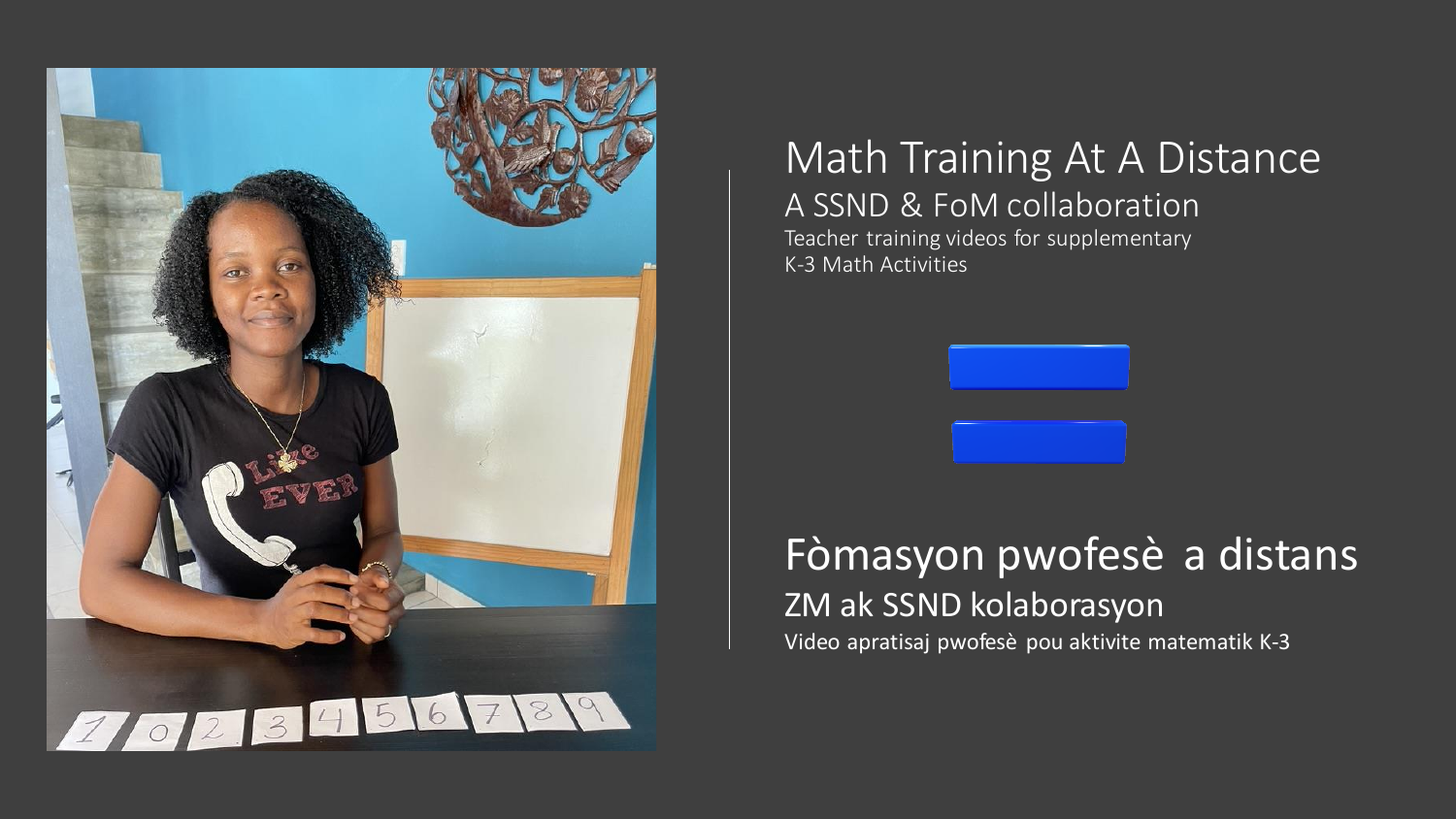#### **Hands On Math Activities SSND and Matènwa Institute of Learning Following the Ministry of Education's Curriculum Grade 1, Weeks 1-2**

#### [https://youtu.be/EYJGhvpaBu](https://youtu.be/EYJGhvpaBuk)

| Standards:<br>Identify shapes: circles, squares, triangles<br>·Sort-classify<br>Identify shapes<br>Arrange objects according to size |                |                                                                                                                                                                                                                                                                  |                                                                                                                                                                                                                                                                                                                                                                                                                                                         | Materials:<br>·String or yarn<br>·Index cards, cardboard, or colored paper<br>• An assortment of bottle caps                                                                                                                                                                                                                             |                                                                                                                                                                                       |                                                                                                                                                                                                     |  | Kritè:<br>Idantifye : sèk, kare, triyang<br>·Trive-klasifye<br>Ranje objè selon gwosè yo | Materyèl:<br>·Kòd oubyen fil<br>·Kat endeks, pap<br>·Plizyè bouchor<br>·Ti bout bwa, ki                                                                                                                                               |                                                                                                                                                                                                                                                                                                                                                                                  |                                                                                                                                                                                                                                                                                           |
|--------------------------------------------------------------------------------------------------------------------------------------|----------------|------------------------------------------------------------------------------------------------------------------------------------------------------------------------------------------------------------------------------------------------------------------|---------------------------------------------------------------------------------------------------------------------------------------------------------------------------------------------------------------------------------------------------------------------------------------------------------------------------------------------------------------------------------------------------------------------------------------------------------|------------------------------------------------------------------------------------------------------------------------------------------------------------------------------------------------------------------------------------------------------------------------------------------------------------------------------------------|---------------------------------------------------------------------------------------------------------------------------------------------------------------------------------------|-----------------------------------------------------------------------------------------------------------------------------------------------------------------------------------------------------|--|------------------------------------------------------------------------------------------|---------------------------------------------------------------------------------------------------------------------------------------------------------------------------------------------------------------------------------------|----------------------------------------------------------------------------------------------------------------------------------------------------------------------------------------------------------------------------------------------------------------------------------------------------------------------------------------------------------------------------------|-------------------------------------------------------------------------------------------------------------------------------------------------------------------------------------------------------------------------------------------------------------------------------------------|
|                                                                                                                                      | Wee<br>k       | Monday                                                                                                                                                                                                                                                           | Tuesday                                                                                                                                                                                                                                                                                                                                                                                                                                                 | ·Sticks or toothpicks<br>Wednesday                                                                                                                                                                                                                                                                                                       | Thursday                                                                                                                                                                              | Friday                                                                                                                                                                                              |  | Semèn                                                                                    | Lendi<br><b>Trive fòm</b>                                                                                                                                                                                                             | Madi<br>Wi ak non                                                                                                                                                                                                                                                                                                                                                                | Mèkredi<br>Fòm mistè                                                                                                                                                                                                                                                                      |
|                                                                                                                                      | -1             | <b>Shape Sort</b><br>Give the children paper<br>or cardboard circles,<br>squares, and triangles<br>or various sizes, colors<br>(and types of<br>triangles). Have them<br>sort them any way they<br>want. Discuss how they<br>sorted them and name<br>each shape. | <b>Examples and Non-</b><br>Examples<br>Show the children an<br>assortment of paper or<br>cardboard shapes. Sort<br>the shapes into 2 groups<br>and children have to<br>guess how you are sorting<br>them. Place all of the<br>circles in one group and<br>all of the other shapes in<br>another group. Once you<br>have a few sorted, show<br>the children a shape and<br>ask them in which group<br>it belongs. Repeat with<br>squares and triangles. | <b>Mystery Shape</b><br>Pick a shape and<br>hide it from the<br>children. Give them<br>clues to guess the<br>shape. For example,<br>if you pick the square<br>tell them that the<br>shape has 4 sides, 4<br>corners, and all sides<br>are equal in<br>length. Ask them to<br>guess the shape.<br>Repeat with a square<br>and a triangle. | Scavenger Hunt<br>Take the children on<br>a scavenger hunt<br>around the school (or<br>home) to find<br>squares, circles, and<br>triangles. Discuss<br>where you found the<br>shapes. | Alike and Different<br>Show the children two<br>shapes and ask them<br>to share how the<br>shapes are alike and<br>how they are different.                                                          |  | 1                                                                                        | Bay timoun yo divès Montre timoun yo yon<br>gwosè ak koulè sèk,<br>kare triyang ki fèt an<br>katon oubyen ak fey<br>papye. Mande yo<br>pou yo fè gwoup<br>avè yo. Epi apre<br>diskite sou fason<br>yon itilize pou yo fè<br>gwoup yo. | varyete de fòm ki fèt ak<br>papye oswa ak katon.<br>Triye fòm yo, fè 2<br>gwoup avèk yo, epi<br>timoun yo dwe devine ki<br>jan w ap klase yo. Mete<br>tout ti sèk yo nan yon<br>gwoup epimete tout lòt<br>fòm yo nan yon lòt<br>gwoup. Yon fwa ou gen<br>kèk sèk ki ranje, montre<br>timoun yo yon fòm epi<br>mande yo nan ki gwoup<br>li fè pati. Repete ak kare<br>ak triyang. | Chwazi yon fòn<br>kache li pou tim<br>nan pa wè l. Ba y<br>endikasyon pou<br>ka devine fòm n<br>Pa egzanp, si ou<br>chwazi yon kare<br>yo ke fòm nan g<br>kote, 4 kwen, ep<br>tout kote yo gen<br>menm longè. Ma<br>vo devine fòm n<br>Fè menm jan an<br>avèk yon kare ep<br>yon triyang. |
|                                                                                                                                      | $\overline{2}$ | <b>String Shapes</b><br>Give groups of children<br>string and have them<br>use the string to create<br>a triangle with the<br>string. Once they have<br>made a triangle, ask<br>them how they know it<br>is a triangle. Repeat<br>with a circle and square.      | <b>Body Shapes</b><br>Have children lay down<br>and make shapes with<br>their bodies. For<br>example, 4 children could<br>lay down to make a<br>square. Repeat with circle<br>and triangle.                                                                                                                                                                                                                                                             | <b>Sorting Caps</b><br>Give children an<br>assortment of bottle<br>caps. Have them sort<br>them by size from<br>smallest to largest.                                                                                                                                                                                                     | <b>Drawing Shapes</b><br>Have children draw a<br>small triangle, a<br>medium triangle, and<br>a large triangle.<br>Repeat with other<br>shapes.                                       | <b>Stick Shapes</b><br>Have childrenuse<br>sticks or another<br>object like toothpicks<br>to make triangles.<br>Have them make a<br>small triangle and a<br>large triangle. Repeat<br>with squares. |  | 2                                                                                        | Fòm ak kòd<br>Bay plizyè gwoup<br>timoun fisèlepi fè<br>yo sèvi ak fisèl la<br>pou kreye yon<br>triyang. Yon fwa yo<br>fin fòme trivang lan,<br>mande yo ki jan yo<br>fè konnen li se yon<br>triyang. Repete avèk<br>von sèk ak kare. | Fòm ak kò vo<br>Fè timoun yo kouche epi<br>fè fòm ak kò yo. Pa<br>egzanp, 4 timoun te<br>kapab kouche pou fè<br>von kare. Repete avèk<br>sèk ak triyang.                                                                                                                                                                                                                         | <b>Trive bouchon</b><br>Bay timoun yo y<br>varyete de boucl<br>boutey ak bouch<br>bidon. Fè yo me<br>vo nan lòd<br>selon gwosè yo<br>nan pi piti rive n<br>pi gwo.                                                                                                                        |

#### **Aktivite aprantisaj aktif pou matematik pa Enstiti Aprantisaj Matènwa ak SSND dapre Kourikoulòm MENFP la**

#### **[Klas premye ane, Semèn 1-2](https://www.youtube.com/playlist?list=PLzLBdX3COAtNrM7R0ruj0L5TbiOd0UnTF)**

**Klike sou tit aktivite a pou jwenn videyo ladann l**

| Kritè:         |                                                                                                                                                                                                                                      |                                                                                                                                                                                                                                                                                                                                                                                                                       | Materyèl:                                                                                                                                                                                                                                                                                                                                      |                                                                                                                                                                     |                                                                                                                                                                                                           |  |  |  |
|----------------|--------------------------------------------------------------------------------------------------------------------------------------------------------------------------------------------------------------------------------------|-----------------------------------------------------------------------------------------------------------------------------------------------------------------------------------------------------------------------------------------------------------------------------------------------------------------------------------------------------------------------------------------------------------------------|------------------------------------------------------------------------------------------------------------------------------------------------------------------------------------------------------------------------------------------------------------------------------------------------------------------------------------------------|---------------------------------------------------------------------------------------------------------------------------------------------------------------------|-----------------------------------------------------------------------------------------------------------------------------------------------------------------------------------------------------------|--|--|--|
| Triye-klasifye | Idantifye: sèk, kare, triyang<br>Idantifye fòm<br>Ranje objè selon gwosè yo                                                                                                                                                          |                                                                                                                                                                                                                                                                                                                                                                                                                       | <b>*Kod</b> oubven fil<br>*Kat endeks, papye katon oubyen papye koulè<br>·Plizyè bouchon plizyè koulèni gwosè<br>·Ti bout bwa, kidan oubyen bwa alimèt                                                                                                                                                                                         |                                                                                                                                                                     |                                                                                                                                                                                                           |  |  |  |
| Semèn          | Lendi                                                                                                                                                                                                                                | Madi                                                                                                                                                                                                                                                                                                                                                                                                                  | Mèkredi                                                                                                                                                                                                                                                                                                                                        | Jedi                                                                                                                                                                | Vandredi                                                                                                                                                                                                  |  |  |  |
| $\mathbf{1}$   | <b>Trive fom</b><br>Bay timoun yo divès<br>gwosè ak koulè sèk,<br>kare triyang ki fèt an<br>katon oubyen ak fey<br>papye. Mande yo<br>pou yo fè gwoup<br>avè vo. Epi apre<br>diskite sou fason<br>von itilize pou vo fè<br>gwoup yo. | Wi ak non<br>Montre timoun yo yon<br>varyete de fòm ki fèt ak<br>papye oswa ak katon.<br>Triye fòm yo, fè 2<br>gwoup avèk vo, epi<br>timoun yo dwe devine ki<br>jan w ap klase yo. Mete<br>tout ti sèk yo nan yon<br>gwoup epimete tout lòt<br>fòm yo nan yon lòt<br>gwoup. Yon fwa ou gen<br>kèk sèk ki ranje, montre<br>timoun yo yon fòm epi<br>mande yo nan ki gwoup<br>li fè pati. Repete ak kare<br>ak triyang. | <b>Fòm mistè</b><br>Chwazi yon fòm epi<br>kache li pou timoun<br>nan pa wè l. Ba yo<br>endikasyon pou yo<br>ka devine fòm nan.<br>Pa egzanp, si ou<br>chwazi yon kare, di<br>yo ke fòm nan gen 4<br>kote, 4 kwen, epi<br>tout kote yo gen<br>menm longè. Mande<br>vo devine fòm nan.<br>Fè menm jan an<br>avèk yon kare epi ak<br>yon triyang. | Ale lachas<br>Mennen timoun yo<br>lachas alantou lekòl<br>la (oubyen lakay) pou<br>nou jwenn kare, sèk<br>ak trivang. Diskite<br>sou ki kote yo te<br>jwenn fòm yo. | Sanble ak diferan<br>Montre timoun yo 2<br>fòm epi mande yo<br>pataje ki jan fòm yo<br>sanble ak ki jan yo<br>diferan.                                                                                    |  |  |  |
| $\overline{2}$ | Fòm ak kòd<br>Bay plizyè gwoup<br>timoun fisèlepi fè<br>vo sèvi ak fisèl la<br>pou kreye yon<br>triyang. Yon fwa yo<br>fin fòme triyang lan,<br>mande yo ki jan yo<br>fè konnen li se yon<br>triyang. Repete avèk<br>von sèk ak kare | Fòm ak kò yo<br>Fè timoun yo kouche epi<br>fè fòm ak kò yo. Pa<br>egzanp, 4 timoun te<br>kapab kouche pou fè<br>yon kare. Repete avèk<br>sèk ak triyang.                                                                                                                                                                                                                                                              | <b>Trive bouchon</b><br>Bay timoun yo yon<br>varyete de bouchon<br>boutèy ak bouchon<br>bidon. Fè yo mete<br>vo nan lòd<br>selon gwosè vo, soti<br>nan pi piti rive nan<br>pi gwo.                                                                                                                                                             | <b>Trase fom</b><br>Fè timoun yo trase<br>yon ti triyang, yon<br>triyang mwayèn, ak<br>yon gwo triyang.<br>Repete ak lòt fòm<br>yo.                                 | Fòm ak ti bout bwa<br>Envite timoun yo pou<br>vo sèvi ak ti bout bwa<br>oswalòt objè tankou<br>kidan, bwa, alimèt pou<br>fè triyang. Fè yo fè<br>yon ti triyang ak yon<br>gwo triyang. Repete ak<br>kare. |  |  |  |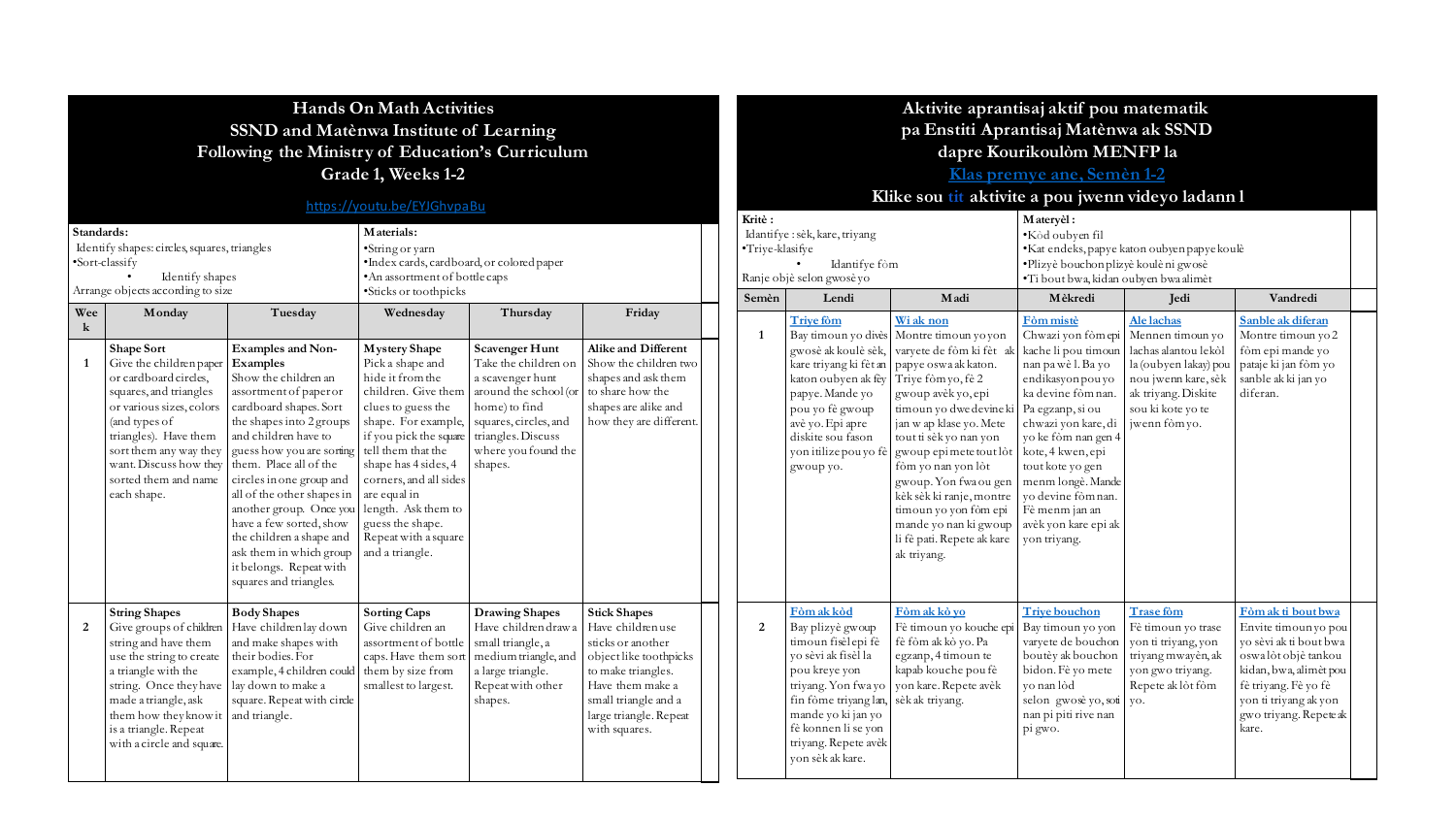|                                                                                                                                                                                                                                                        | <b>Math Assessment</b><br>Grade 1, Weeks 1-2                                                                                                                                                                      |                                                                                                                                                                                                                                                                                                                 | Evalyasyon matematik<br>Klas premye ane<br>Semèn 1-2                                                                                                                                          |  |
|--------------------------------------------------------------------------------------------------------------------------------------------------------------------------------------------------------------------------------------------------------|-------------------------------------------------------------------------------------------------------------------------------------------------------------------------------------------------------------------|-----------------------------------------------------------------------------------------------------------------------------------------------------------------------------------------------------------------------------------------------------------------------------------------------------------------|-----------------------------------------------------------------------------------------------------------------------------------------------------------------------------------------------|--|
| Standards:<br>Identify shapes: circles, squares, triangles<br>•Sort-dassify<br>Identify shapes<br>Arrange objects according to size                                                                                                                    | Materials:<br>• Assorted ardes, triangles, and squares in a different<br>colors, sizes, and orientations                                                                                                          | Kritè:<br>Idantifye fom : sèk, kare, triyang<br>•Triye-Kalifye<br>Idantifye fòm<br>Ranje objè selon gwosè yo                                                                                                                                                                                                    | Materyèl :<br>·Klasifye diferan sèk, kare, triyang selon koulè,<br>gwosè ak oryantasyon yo.                                                                                                   |  |
| <b>Assessment Directions</b><br>1. Meet with each child individually.<br>2. Show the child a triangle, ask the child to name the shape.<br>3. Repeat with cirde and square.<br>the triangles in a group and all of the squares in a group.<br>largest. | 4. Show each child all of the shapes you have. Ask the child to put all of the circles in a group, all of<br>5. Show the child three different sized circles. Ask the child to put them in order from smallest to | Eksplikasyon pou evalyasyon<br>1.Reyini ak chak timoun youn pa youn.<br>2. Montre timoun nan yon triyang, mandel poul di ki non fòm nan.<br>3. Fè menm jan an pou kare ak sèk<br>gwoup, tout triyang yo nan yon gwoup ak tout kare nan yon gwoup.<br>nan lòd soti nan sa k pi pi piti a rive nan sa k pi gwo a. | 4. Montre timoun nan tout fòm ou genyen yo. Mande timoun nan pou l mete tout sèk yo nan yon<br>5. Montre timoun nan twa sèk ki gen gwosè diferan youn ak lòt. Mande timoun nan pou li mete yo |  |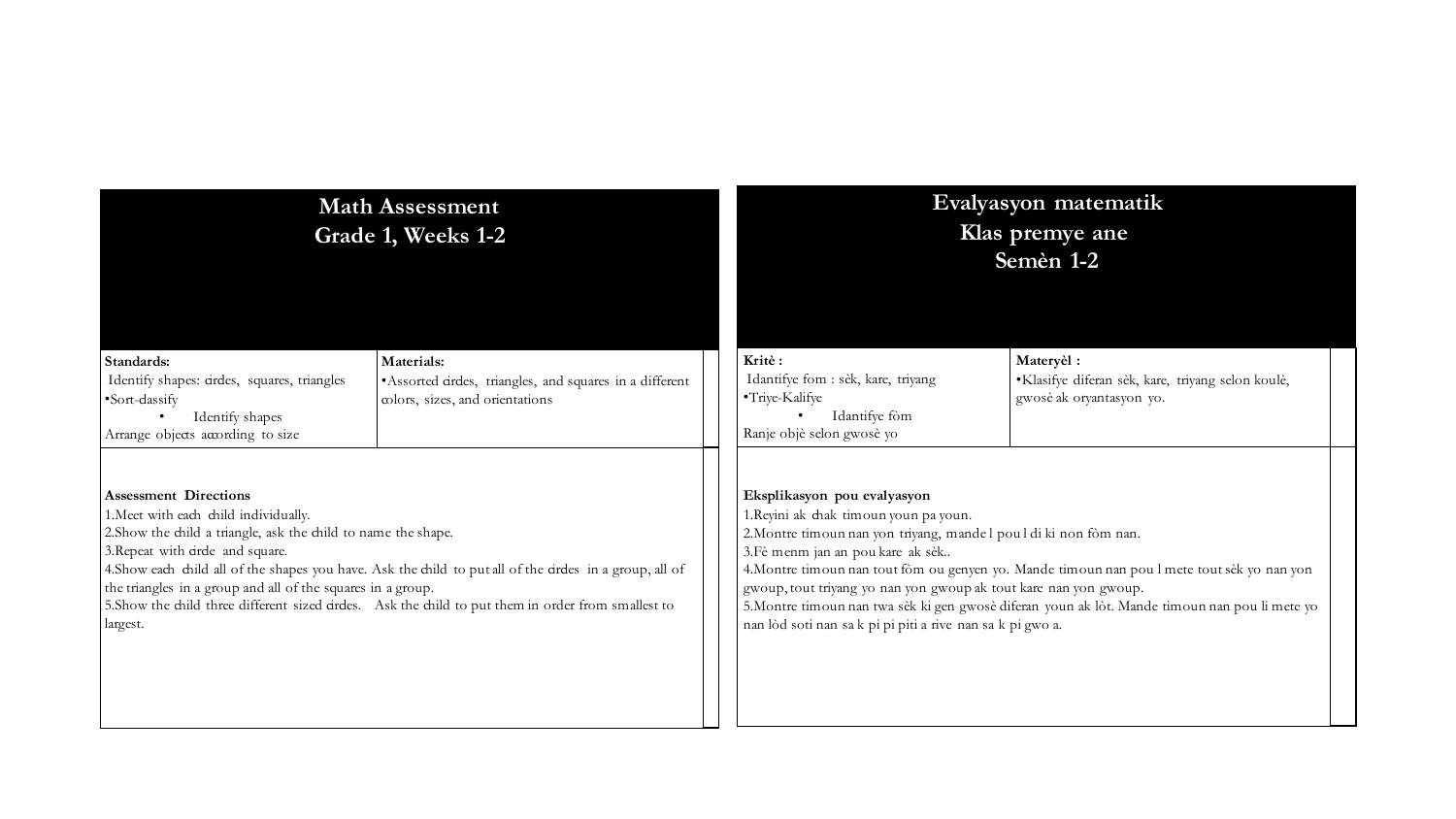#### **Hands On Math Activities SSND and Matènwa Institute of Learning Following the Ministry of Education's Curriculum Grade 2, Weeks 5-6**

<https://youtu.be/zNKOUO5M2MY>

#### **dapre Kourikoulòm MENFP la [Klas 2èm Ane, Semèn 5-6](https://www.youtube.com/playlist?list=PLzLBdX3COAtOLmkM67f3AcZ49Pda7u45p)**

**Aktivite aprantisaj aktif pou matematik pa Enstiti Aprantisaj Matènwa ak SSND**

### **Klike sou tit aktivite a pou jwenn videyo ladann l**

|         | Standards:                                                                   |                                 | Materials:                                   |                                                     |                                |  |     |                                                                                                 |                                                   | Materyèl :                                            |                                                                       |                                                                    |  |
|---------|------------------------------------------------------------------------------|---------------------------------|----------------------------------------------|-----------------------------------------------------|--------------------------------|--|-----|-------------------------------------------------------------------------------------------------|---------------------------------------------------|-------------------------------------------------------|-----------------------------------------------------------------------|--------------------------------------------------------------------|--|
|         | • Find the sum of two numbers using the addition table                       |                                 | *Dominoes                                    |                                                     |                                |  |     | Sèvi avèk tablo adisyon pou ka jwenn sòm de chif                                                |                                                   | •Domino                                               |                                                                       |                                                                    |  |
|         | •Trace a straight line and verify that the line is straight with the help of |                                 | ·Addition Table                              |                                                     |                                |  |     | 'Trase yon liy dwat epi verifye si liy lan dwat avèk èd yon règ                                 |                                                   | ·Tab Adisyon                                          |                                                                       |                                                                    |  |
| a ruler |                                                                              |                                 | •Paper                                       |                                                     |                                |  |     | *Ranje longè nan lòd                                                                            |                                                   | Papye                                                 |                                                                       |                                                                    |  |
|         | *Arrange given lengths in order                                              |                                 | ·Small objects like shells, beans, or blocks |                                                     |                                |  |     | Rezoud pwoblèm adisyon avèk oswa san pote                                                       |                                                   | ·Ti objè tankou kokiy, pwa, ti wòch                   |                                                                       |                                                                    |  |
|         | .Solve addition problems with or without carrying                            |                                 | ·Blank Addition Table                        |                                                     |                                |  |     | "Sèvi avèk yon bann papye pou mezire longè epi chwazi lòt inite non- Tab Adisyon ki vid         |                                                   |                                                       |                                                                       |                                                                    |  |
|         | •Measure lengths using a band of paper and choosing other                    |                                 |                                              | .Index Cards or slips of paper with 0-10 on them    |                                |  |     | konvansvonèl vo tou                                                                             |                                                   | *Kat endèks oswa fich papye ki gen nimewo 0-10 sou yo |                                                                       |                                                                    |  |
|         | nonconventional units                                                        |                                 |                                              |                                                     |                                |  | Sem | Lendi                                                                                           | Madi                                              | Vandredi<br>Mèkredi<br>Jedi                           |                                                                       |                                                                    |  |
| Wee     | Monday                                                                       | Tuesday                         | Wednesday                                    | Thursday                                            | Friday                         |  | èn  |                                                                                                 |                                                   |                                                       |                                                                       |                                                                    |  |
|         | Domino Addition                                                              | <b>Addition Table Problems</b>  | 2-Digit Addition                             | More 2-Digit Addition                               | Trace and Measure              |  |     | Adisyon ak domino (operasyon                                                                    | Pwoblèm ki nan tablo                              | Adisyon 2-chif                                        | Plis adisyon 2-chif                                                   | Trase ak mezire                                                    |  |
|         | Have each pair of children take                                              | Give children an addition       | Give children an                             | Give children an addition                           | Give children a paper with     |  | - 5 | komitatif)                                                                                      | adisyon an                                        | Bay timoun yo yon                                     | Bay timoun yo yon pwoblèm adisyon ki Bay timoun yo yon papye ki       |                                                                    |  |
|         | a domino and write the                                                       | table. Have them find sums on   | addition problem with                        | problem with sums up to                             | 2 points on it. Have them      |  |     | Fè chak pè timoun pran yon                                                                      | Bay timoun yo yon tablo                           | pwoblèm adisyon ki gen                                | gen sòm ki rive jiska 79. Fè vo ekri                                  | gen 2 pwen sou li. Fè vo trase                                     |  |
|         | addition equation that matches                                               | the addition table. For         | sums up to 79 where                          | 79. Have them write the                             | draw a line to connect the     |  |     | domino epi ekri ekwasyon adisyon adisyon. Mande yo pou yo sòm ki rive jiska 79 kote yo          |                                                   |                                                       | pwoblèm adisyon an orizontal ak vètikal von liv pou konekte 2 pwen vo |                                                                    |  |
|         | the domino.                                                                  | example, ask them to find 3 +4  | they do not have to                          | addition problem                                    | 2 points and use a ruler to    |  |     | ki koresponn ak domino a.                                                                       | jwenn kèk sòm nan tablo<br>adisyon an. Pa egzanp, | pa bezwen pote. Fè vo ekri<br>pwoblèm adisyon an      | epi rezoud li avèk materyèl oswa desen.                               | epi sèvi ak yon règ pou verifye                                    |  |
|         |                                                                              | and $4 + 3$ on the addition     | carry. Have them write                       | horizontally and vertically                         | verify that the line is        |  |     | $1 + 2 = 3$                                                                                     | mande pou yo chache 3                             | orizontal ak vètikal epi sèvi                         | Egzanp:<br>$26 + 45 =$                                                | si liy lan dwat. Apre sa, fè yo<br>sèvi avèk ti objè tankou kokiy, |  |
|         | $1 + 2 = 3$                                                                  | table. Ask them what they       | the addition problem                         | and solve using materials                           | straight. Then, have them      |  |     | Apre sa, vire domino a epi ekri                                                                 | $+4$ ak $4 + 3$ nan tab                           | avèk materyèl oswa desen                              | 26                                                                    | pwa, blòk, oswa bann an papye                                      |  |
|         | Then rotate the domino and                                                   | notice. They should notice that | horizontally and                             | or drawings.                                        | measure the line using         |  |     | ekwasyon an.                                                                                    | adisyon an. Mande yo ki sa pou yo rezoud pwoblèm. |                                                       | $+ 45$                                                                | pou yo mezire liy lan. Fè yo                                       |  |
|         | write the equation.                                                          | the sums are the same. If       | vertically and solve                         | Example: $26 + 45 =$ .                              | small objects like shells.     |  |     | $2 + 1 = 3$                                                                                     | vo remake. Yo ta dwe                              | Egzanp :                                              | Sèvi ak materyèl oswa desen pou                                       | sèvi ak objè pou mezire papye                                      |  |
|         | $2 + 1 = 3$                                                                  | children do not have an         | using materials or                           | Use materials or drawings                           | beans, blocks, or strips of    |  |     |                                                                                                 | remake ke sòm vo egal                             | $21 + 45 =$                                           | montre ke lè yo ajoute inite yo 5 la ak 6                             | a epi mande yo pou yo pataje                                       |  |
|         |                                                                              | addition table, work together   | drawings.                                    | to show that when they                              | paper. Have them share         |  |     | Diskite sou kòman sòm vo menn                                                                   | (komitatif). Si timoun yo                         | 21                                                    | la, vo jwenn von dizèn ak von inite. Yo                               | longè vo jwenn nan. Yon fwa                                        |  |
|         | Discuss how the sums are the                                                 | to make one.                    | Example: $21 + 45 =$ .                       | add the ones (the 5 and                             | how long the paper is          |  |     | lè vo ajoute nimewo vo nan von                                                                  | pa gen yon tab adisyon, yo $\left  +4.5 \right $  |                                                       | ta dwe mete 1 inite a nan anba inite vo                               | vo pran mezire ak von objè, fè                                     |  |
|         | same when the numbers are                                                    |                                 | Use materials or                             | the 6, they get one ten and                         | using the objects. Once        |  |     | lòd diferan. Repete ak lòt domine                                                               | ka travay ansanm pou yo                           | Timoun vo ka sèvi avèk                                | epi 2 ak 4 la anba dizèn yo.                                          | vo estime longè liv lan si pa                                      |  |
|         | added in a different order.                                                  |                                 | drawings to show their                       | one one). They should put                           | they measure with one          |  |     | Sèvi ak tab adisyon an kòm                                                                      | fe pwòp tab adisyon pa                            | materyèl oswa desen pou vo                            |                                                                       | egzanp yo itilize yon objè                                         |  |
|         | Repeat with other                                                            |                                 | answers.                                     | the one in the ones place                           | object, have them estimate     |  |     | referans.                                                                                       |                                                   | montre repons pwoblèm yo.                             |                                                                       | diferan.                                                           |  |
|         | dominoes. Use the addition                                                   |                                 |                                              | and ten with the 2 and 4 in                         | how long the line is using     |  |     |                                                                                                 |                                                   |                                                       |                                                                       |                                                                    |  |
|         | table as a reference.                                                        |                                 |                                              | the tens place.                                     | another object.                |  |     |                                                                                                 |                                                   |                                                       |                                                                       |                                                                    |  |
|         |                                                                              |                                 |                                              |                                                     |                                |  |     | Ranpli tablo adisyon an                                                                         | Separe nimewo an de                               | Adisvon 3-chif                                        | Kontinvite adisyon 3-chif                                             | Pran mezi                                                          |  |
|         | Fill the Addition Chart                                                      | <b>Break Apart Numbers</b>      | 3-Digit Addition                             | 3-Digit Addition                                    | Measure It                     |  |     | Bay chak timoun yon tab adisyon                                                                 | gwoup                                             | Bay timoun yo yon                                     | Bay timoun yo yon pwoblèm adisyon ki                                  | Bay timoun yo atik ou ka                                           |  |
|         | Give each child a blank                                                      | Give children a group of        | Give children an                             | Give children an addition                           | Give children objects          |  |     | vid. Fè vo asosve avèk von lòt                                                                  | Bay timoun yo yon gwoup pwoblèm adisyon ki gen    |                                                       | gen sòm ki ka rive jiska 999. Fè vo ekri                              | jwenn ozalantou sal klas la                                        |  |
|         | addition table. Have them                                                    | objects. For example, you       | addition problem with                        | problem with sums up to                             | round the room to              |  |     | timoun. Bay chak pè von ti sak                                                                  | objè. Pa egzanp, ou ta ka                         | sòm ki ka rive jiska 999 san                          | pwoblèm adisyon a orizontal ak vètikal                                | pou vo mezire(tankou krevon,                                       |  |
|         | partner with another child.                                                  | could give them 10              | sums up to 999 without                       | 999. Have them write the                            | measure like pencils,          |  |     | oubyen yn ti bwat ki gen moso                                                                   | ba vo 10 objè. Fè vo jwenn vo pa pote. Fè vo ekri |                                                       | epi sèvi avèk materyèl oswa desen pou                                 | liv). Apre sa, fè yo estime epi                                    |  |
|         | Give each pair a bag with                                                    | objects. Have them find all of  | carrying. Have them                          | addition problem                                    | crayons books. Then, have      |  | -6  | papye ki gen chif 1-10 ladann l. Fè<br>vo chwazi 2 moso papye (san yo pa objè yo an 2 gwoup epi | tout fason yo ka separe 10                        | pwoblèm adisyon an<br>orizontal ak vètikal epi sèvi   | rezoud li.                                                            | sèvi avèk ti objè tankou kokiy,<br>pwa, ti wòch, ti kib oswa bann  |  |
|         | pieces of paper 1-10. Have                                                   | the ways they can break apart   | write the addition                           | horizontally and vertically                         | them estimate, then            |  |     | gade) epi ekri sòm total la sou                                                                 | ekri ekwasyon an. Yo te                           | avèk materyèl oswa desen                              | Egzanp: $162 + 345 =$ ,<br>162                                        | papye pou mezire longè atik                                        |  |
|         | them pick out 2 pieces of paper                                              | the 10 objects into 2 groups    | problem horizontally                         | and solve using materials                           | measure the length of the      |  |     | tablo adisyon an. Chak jwè dwe                                                                  | kapab fè $5 + 5$ , $8 + 2$ , $9 +$                | pou rezoud li.                                        | $+345$                                                                | vo. Fè vo pataje longè atik vo                                     |  |
|         | (without looking) and write the                                              | and write the equation. They    | and vertically and solve                     | or drawings.                                        | objects using small things     |  |     | iwe von tou. Timoun yo dwe                                                                      | 1, elatriye. Fè yo repete                         |                                                       |                                                                       | epi fè yon ti diskisyon sou ki                                     |  |
|         | sum on the addition chart.                                                   | could do 5+5, 8+2, 9+1, etc.    | using materials or                           | Example: $162 + 345 =$ .                            | like shells, beans, blocks, or |  |     | rekòmanse jwèt la, chak lè yon jwè ak lòt kantite objè tou.                                     |                                                   | Egzanp :<br>$142 + 345 =$ ,                           | Sèvi ak materyèl oswa desen pou                                       | atik ki pilong / pi kout.                                          |  |
|         | Players take turns. The first                                                | Have them repeat with other     | drawings.                                    | Use materials or drawings                           | strips of paper. Have them     |  |     | ranpli 5 sòm nan von sèl ranje nan                                                              |                                                   | 142                                                   | montre ke lè vo ajoute dizèn vo (6 la ak                              |                                                                    |  |
|         | player to get 5 in a row filled in                                           | number of objects.              | Example: $142 + 345$                         | to show that when they                              | share the length of the        |  |     | tablo adisyon an.                                                                               |                                                   | $+345$                                                | 4 la, yo jwenn yon santèn). Yo dwe pote                               |                                                                    |  |
|         | on their addition chart wins the                                             |                                 |                                              | add the tens (the 6 and the                         | objects and discuss which      |  |     |                                                                                                 |                                                   |                                                       | 1 an anlè santèn yo epi 0 ap rete anba                                |                                                                    |  |
|         | game.                                                                        |                                 | Use materials or                             | 4, they get one hundred).                           | object is longer/shorter.      |  |     |                                                                                                 |                                                   | Sèvi ak materyèl oswa desen                           | dizèn vo.                                                             |                                                                    |  |
|         |                                                                              |                                 | drawings to solve the                        | They should put the one                             |                                |  |     |                                                                                                 |                                                   |                                                       |                                                                       |                                                                    |  |
|         |                                                                              |                                 |                                              |                                                     |                                |  |     |                                                                                                 |                                                   |                                                       |                                                                       |                                                                    |  |
|         |                                                                              |                                 |                                              |                                                     |                                |  |     |                                                                                                 |                                                   |                                                       |                                                                       |                                                                    |  |
|         |                                                                              |                                 |                                              |                                                     |                                |  |     |                                                                                                 |                                                   |                                                       |                                                                       |                                                                    |  |
|         |                                                                              |                                 | problem                                      | in the hundreds place and<br>a 0 in the tens place. |                                |  |     |                                                                                                 |                                                   | pou rezoud pwoblèm lan.                               |                                                                       |                                                                    |  |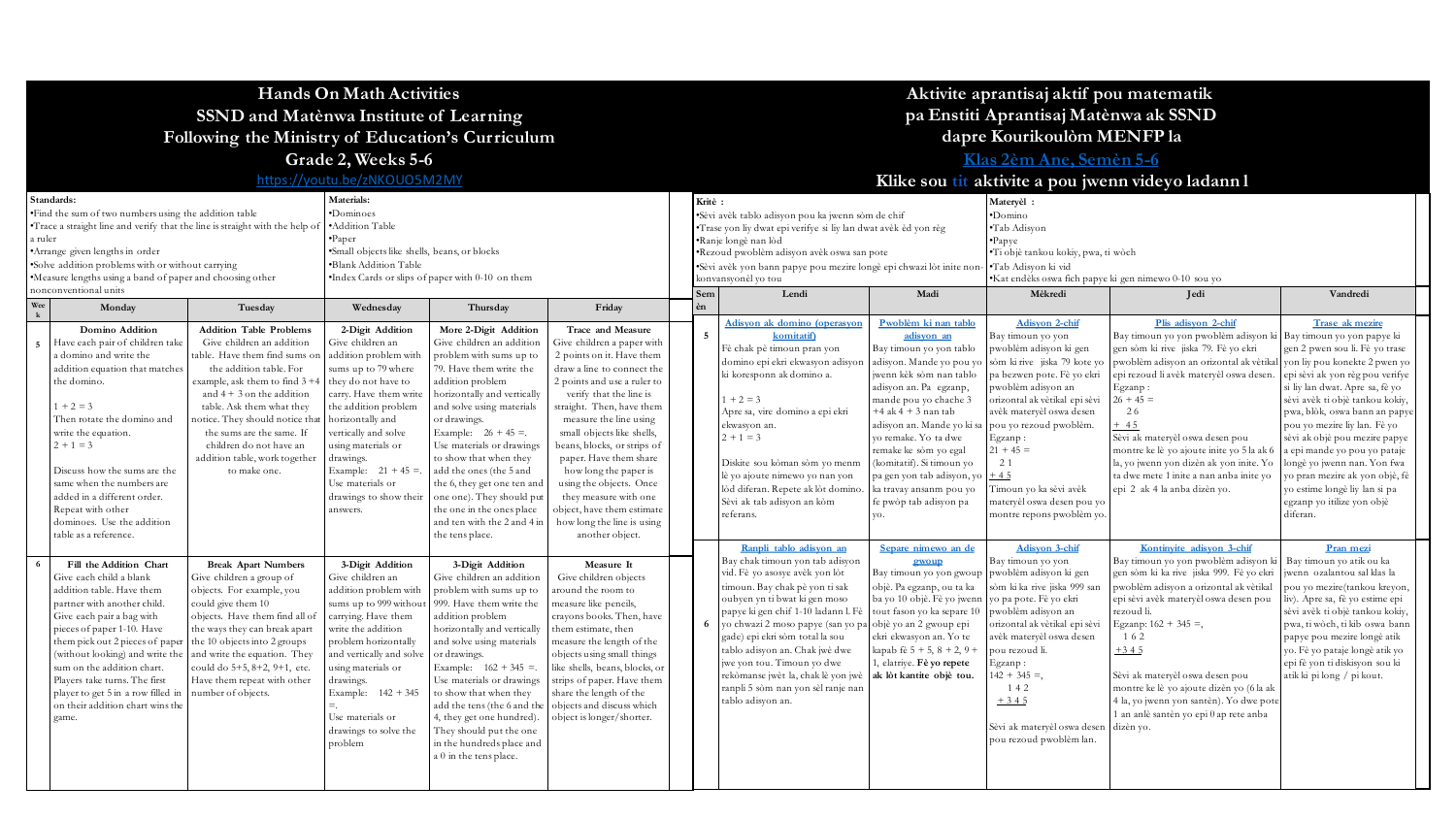|                                                                                                                                                                                                                                                    | <b>Math Assessment</b><br>Grade 2, Weeks 5-6                                                     | Evalyasyon matematik<br>Klas dezyèm ane<br>Semèn 5-6                                                                                                                                                           |                                                                                                                                                                                                  |  |  |  |
|----------------------------------------------------------------------------------------------------------------------------------------------------------------------------------------------------------------------------------------------------|--------------------------------------------------------------------------------------------------|----------------------------------------------------------------------------------------------------------------------------------------------------------------------------------------------------------------|--------------------------------------------------------------------------------------------------------------------------------------------------------------------------------------------------|--|--|--|
| Standards:<br>• Find the sum of two numbers using the<br>addition table<br>•Trace a straight line and verify that the line<br>is straight with the help of a ruler<br>• Arrange given lengths in order<br>•Solve addition problems with or without | Materials:<br>·Small objects such as blocks, shells, or lids<br>$\cdot$ Paper/Pencil             | Kritè:<br>·Sèvi avèk tablo adisyon pou ka jwenn sòm<br>de chif.<br>•Trase yon liy dwat epi verifye si liy lan dwat<br>avèk èd yon règ<br>·Ranje longè nan lòd<br>·Rezoud pwoblèm adisyon avèk oswa san<br>pote | Materyèl :<br>·Ti objè tankou kokiy, pwa, ti wòch, ti kib<br>• Papye / Kreyon                                                                                                                    |  |  |  |
| carrying<br>•Measure lengths using a band of paper and<br>choosing other nonconventional units<br><b>Assessment Directions</b><br>1. Give children basic addition facts and have them solve: $2+3$ , $4+8$ , $9+1$ , $6+2$ , $7+3$ , etc.          |                                                                                                  | ·Sèvi avèk yon bann papye pou mezire<br>longè epi diwazi lòt inite non-konvansyonèl<br>vo tou<br>Eksplikasyon pou evalyasyon                                                                                   | 1. Bay timoun yo adisyon debaz epi mande yo pou yo rezoud yo : 2+3, 4+8, 9+1, 6+2, 7+3, eks.                                                                                                     |  |  |  |
| 2. Give children 2 digit addition problems with and without carrying: 23+41, 46+26<br>$431 + 279$<br>4. Give children an object to measure using beans, cubes, or shells.                                                                          | 3. Give children 3 digit addition problems with and without carrying: 321+123, 345+129, 321+291, | 2. Bay timoun yo adisyon 2-chif ki gen pote ak lòt adisyon ki pa gen pote: 23+41, 46+26<br>$321+291, 431+279$<br>pwa, kokiy, ti kib, ti wòch                                                                   | 3. Bay timoun yo adisyon 3-chif ki gen pote ak lòt adisyon ki pa gen pote : 321+123, 345+129,<br>4.Bay timoun yo yon atik tankou yon kaye, liv, kreyon, plim, krè pou yo pran mezi yo avèk grenn |  |  |  |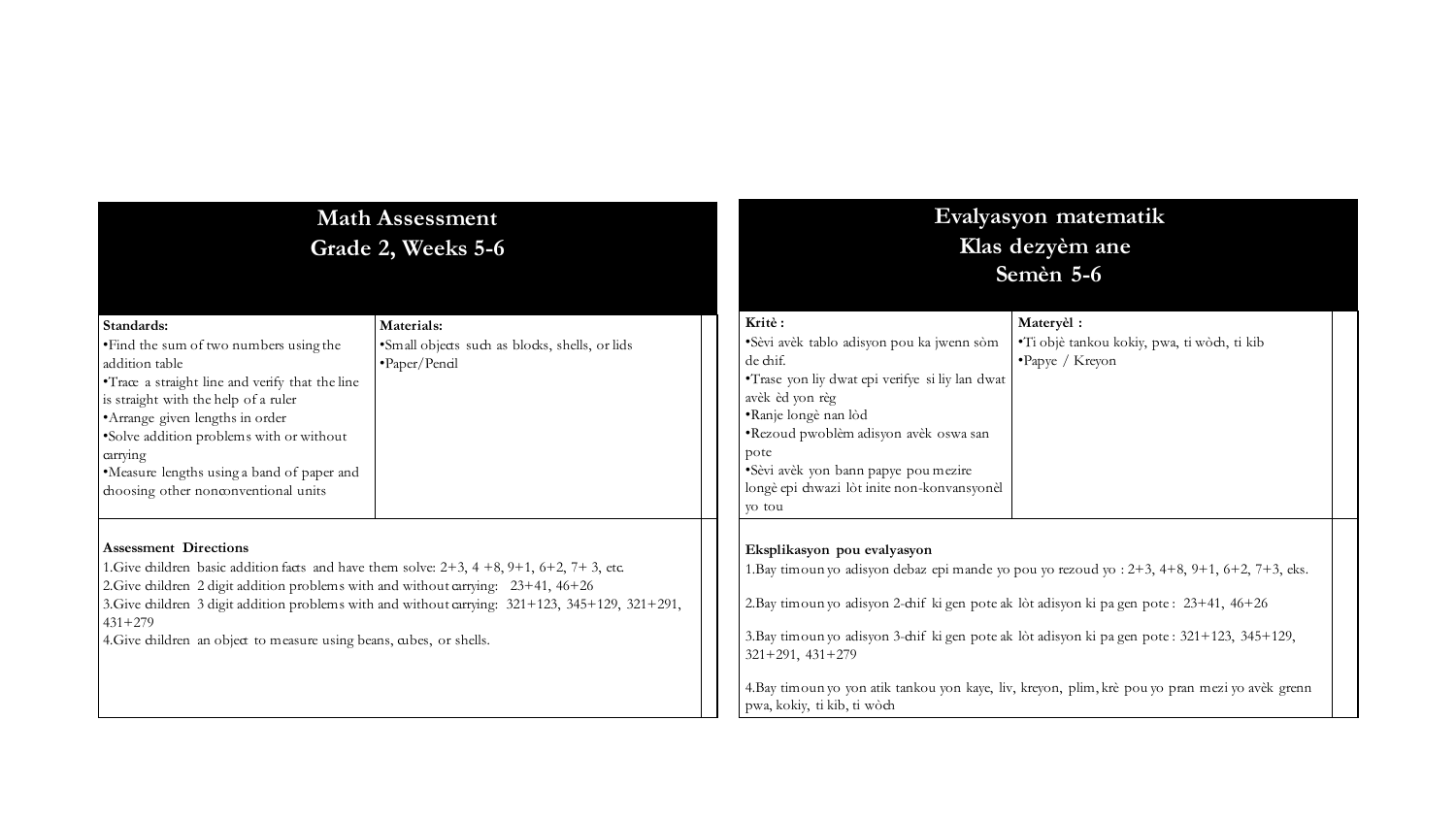| Standards: | writing represent the same number<br>•Perform subtractions with carrying for 2-3 digit numbers<br>•Construct a straight angular sector by folding<br>·Solve length problems (deepening)                                                                            | •Break down into 100s, 10s and 1s whole numbers 100-9,999 indicating that the two ways of<br>• Express length measurements using different units: meters, decimeters, centimeters                               | <b>MHands On Math Activities</b><br>SSND and Matènwa Institute of Learning<br>Following the Ministry of Education's Curriculum<br>Grade 3, Weeks 9-10<br>https://youtu.be/C UM2EQ5sno                                                                                         | Materials:<br>·Place Value Mat<br>Base-10 Blocks (if available)<br>•Dice<br>•Rulers/Meter sticks<br>Gallon container<br>·Bucket                                                                                                                                                                                  | Kritè:                                                                                                                                                                                                                                                                                             | pou ekri yo reprezante menm nimewo a<br>·Fè soustraksyon ak pote pou nimewo 2-3 chif<br>*Konstwi yon sektè angilè dwat ak papye pliye<br>·Sèvi avèk diferan inite pou eksprime mezi longè : mèt, desimèt, santimèt<br>·Rezoud pwoblèm longè (apwofondi)<br>•9 tab adisyon yo |                                                                                                                                                                                                                                                                                                                                                                                         | Aktivite aprantisaj aktif pou matematik<br>pa Enstiti Aprantisaj Matènwa ak SSND<br>dapre Kourikoulòm MENFP la<br>Klas 3èm Ane, Semèn 9-10<br>Klike sou tit aktivite a pou jwenn videyo ladann l<br>*Dekonpoze an santèn, dizèn ak inite nimewo antye 100-9.999 ki endike ke de fason                                               | Materyèl:<br>·Tablo valè nimenk<br>·Ti blòk baz-10 (si disponib)<br>$\cdot$ Zo<br>·Règ / Baton mèt<br>·Galon / Ti mamit<br>$-Bokit$<br>•Fòm an papye                                                                                                                                                                                                                                     |                                                                                                                                                                                                                                                                                                                                                             |                                                                                                                                                                                                                                                                                                                                           |
|------------|--------------------------------------------------------------------------------------------------------------------------------------------------------------------------------------------------------------------------------------------------------------------|-----------------------------------------------------------------------------------------------------------------------------------------------------------------------------------------------------------------|-------------------------------------------------------------------------------------------------------------------------------------------------------------------------------------------------------------------------------------------------------------------------------|------------------------------------------------------------------------------------------------------------------------------------------------------------------------------------------------------------------------------------------------------------------------------------------------------------------|----------------------------------------------------------------------------------------------------------------------------------------------------------------------------------------------------------------------------------------------------------------------------------------------------|------------------------------------------------------------------------------------------------------------------------------------------------------------------------------------------------------------------------------------------------------------------------------|-----------------------------------------------------------------------------------------------------------------------------------------------------------------------------------------------------------------------------------------------------------------------------------------------------------------------------------------------------------------------------------------|-------------------------------------------------------------------------------------------------------------------------------------------------------------------------------------------------------------------------------------------------------------------------------------------------------------------------------------|------------------------------------------------------------------------------------------------------------------------------------------------------------------------------------------------------------------------------------------------------------------------------------------------------------------------------------------------------------------------------------------|-------------------------------------------------------------------------------------------------------------------------------------------------------------------------------------------------------------------------------------------------------------------------------------------------------------------------------------------------------------|-------------------------------------------------------------------------------------------------------------------------------------------------------------------------------------------------------------------------------------------------------------------------------------------------------------------------------------------|
|            | •9 addition tables<br>• Evaluate the volume of a container using a gallon as unit                                                                                                                                                                                  | •Mentally find the sum or difference of a simple addition or subtraction                                                                                                                                        |                                                                                                                                                                                                                                                                               | •Paper shapes<br>•Dry erase board/marker or Paper                                                                                                                                                                                                                                                                |                                                                                                                                                                                                                                                                                                    |                                                                                                                                                                                                                                                                              | ·Sèvi avèk yon galon / ti mamit kòm inite pou evalye volim yon resipyan<br>•Mantalman jwenn sòm oswa diferans yon operasyon senp oswa yon soustraksyon                                                                                                                                                                                                                                  |                                                                                                                                                                                                                                                                                                                                     |                                                                                                                                                                                                                                                                                                                                                                                          | •Adwaz / Makè oubyen papye                                                                                                                                                                                                                                                                                                                                  |                                                                                                                                                                                                                                                                                                                                           |
| Week       | Monday                                                                                                                                                                                                                                                             | Tuesday                                                                                                                                                                                                         | Wednesday                                                                                                                                                                                                                                                                     | Thursday                                                                                                                                                                                                                                                                                                         | Friday                                                                                                                                                                                                                                                                                             | Semèn                                                                                                                                                                                                                                                                        | Lendi                                                                                                                                                                                                                                                                                                                                                                                   | Madi                                                                                                                                                                                                                                                                                                                                | Mèkredi                                                                                                                                                                                                                                                                                                                                                                                  | Jedi                                                                                                                                                                                                                                                                                                                                                        | Vandredi                                                                                                                                                                                                                                                                                                                                  |
| - 9        | Race to 100<br>Have children take turns<br>rolling a die. Each time<br>they roll, they take that<br>many ones. When they<br>have 10 ones, they trade<br>for 10. When they have 10<br>tens, they trade for 100.<br>The first player to get to<br>100 wins the game. | Race to 0<br>Have children start with a<br>100 block. They take turns<br>rolling a die. Each time they<br>roll, they subtract that many<br>ones. They will need to<br>make trades so that they can<br>subtract. | Write What You Hear<br>Give children a 3-digit<br>number. Have them<br>write how many<br>hundreds, tens, and<br>ones on a place value<br>mat. Have them write<br>it using a different<br>number of hundreds,<br>tens, and ones. Model<br>with base-10 blocks if<br>available. | <b>Subtracting Two Digit</b><br>Number<br>Give children a 2-digit<br>subtraction problem<br>without regrouping. For<br>example 36-24. Have them<br>model with the base-10<br>blocks. Have them take<br>away tens and take away<br>ones and find the<br>difference. Repeat with<br>other problems.                | Subtract with<br>Regrouping<br>Give children<br>problems where they<br>have to regroup to<br>subtract such as 45 -<br>16. Have them model<br>with the base 10<br>blocks. Have them<br>change 45 from 4 tens<br>and 5 ones to 3 tens<br>and 15 ones so that<br>they can subtract.                   | 9                                                                                                                                                                                                                                                                            | Kous pou rive jiska<br>100<br>Mande timounyo pou<br>yo chak pran yon tou<br>pou yo woule yon zo.<br>Chak fwa yo woule zo<br>a, yo dwe pran kantite<br>inite selon nimewo ki<br>sou zo a. Lè yo gen 10<br>inite, yo chanje l pou<br>yon (1) dizèn. Lè yo<br>gen 10 dizèn, yo dwe<br>chanje $1$ pou yon $(1)$<br>santên. Premye jwê ki<br>rive nan 100 oubyen 1<br>santèn genyen jwèt la. | Kous pou konte<br>desann nan 0<br>Envite timoun yo<br>kòmanse ak yon blòk<br>$100$ oubyen yon $(1)$<br>santèn. Yap pran yon<br>tou pou vo woule von<br>zo. Chak fwa vo woule,<br>yo fè soustraksyon<br>kantite nimewo ki sou<br>zo a nan santèn yo a.<br>Yo pral bezwen fè<br>echani pou vo ka fè<br>soustraksyon yo pral fè<br>VO. | Ekri nimewo ou tande<br>a<br>Di timoun yo yon<br>nimewo 3 chif. Fè yo<br>ekri konbyen santèn,<br>dizèn, ak inite sou tablo<br>valè nimerik yo a. Sèvi<br>avèk yon kantite diferan<br>epi mande yo pou yo ekri nou te kreye yè a. Fè yo<br>1. Fè kèk egzanp ak blòk<br>baz-10 yo pou montre<br>timoun yo anvan, si w<br>gen disponib blòk baz-<br>10 yo, sinon ou ka kreye<br>l an papye. | Pwoblèm soustraksyor<br>$2$ -chif<br>Bay timoun yo yon<br>pwoblèm soustraksyon 2<br>chif san yo pa regwoupe<br>oubyen prete. Pa egzanp<br>36-24. Fè kèk egzanp ak<br>baz-10 blòk yo oubyen<br>de santèn, dizèn, ak inite   materyèl sou valè nimerik<br>fè soustraksyon dizèn yo<br>epi inite yo pou yo ka<br>jwenn diferans lan.<br>Repete ak lòt pwoblèm. | Soustraksyon ki gen<br>prete / regwoupe<br>Bay timoun yo pwoblèm<br>kote yo dwe regwoupe<br>pou fè soustraksyon<br>tankou 45-16. Fè kèk<br>egzanp ak baz 10 blòk<br>vo oubven matervèl sou<br>valè nimerik nou te<br>kreye a. Fè yo chanje 45<br>soti nan 4 dizèn ak 5<br>inite a 3 dizèn ak 15<br>inite pou yo ka fè<br>soustraksyon an. |
| Week       | Monday                                                                                                                                                                                                                                                             | Tuesday                                                                                                                                                                                                         | Wednesday                                                                                                                                                                                                                                                                     | Thursday                                                                                                                                                                                                                                                                                                         | Friday                                                                                                                                                                                                                                                                                             | Semèn                                                                                                                                                                                                                                                                        | Lendi                                                                                                                                                                                                                                                                                                                                                                                   | Madi                                                                                                                                                                                                                                                                                                                                | Mèkredi                                                                                                                                                                                                                                                                                                                                                                                  | Jedi                                                                                                                                                                                                                                                                                                                                                        | Vandredi                                                                                                                                                                                                                                                                                                                                  |
| 10         | Measure It<br>Give children rulers and<br>meter sticks. Have them<br>estimate and measure<br>objects in cm, m, dm.                                                                                                                                                 | <b>Measurement Problems</b><br>Give children problems such<br>as my plant was 4cm tall and<br>it grew 2 cm. How tall is my<br>plant now. Repeat with cm,<br>m, and dm problems.                                 | Volume<br>Show children a can<br>container and a larger<br>container such as a<br>small bucket. Have<br>them estimate how<br>many cans will fit in the<br>bucket. If you are able<br>to, fill the bucket and<br>check how many cans<br>will fit.                              | Angles<br>Give children each a paper<br>circle. Have them fold it<br>into fourths. Open it and<br>observe the angles created<br>by the fold. What do they<br>notice? Repeat with other<br>shapes and observe the<br>angles. Which make right<br>angles? Which make greater<br>than or less than right<br>angles? | <b>Fact Practice</b><br>Give children paper<br>or a board where they<br>can write their<br>answers. Tell them a<br>basic addition or<br>subtraction fact and<br>have them write the<br>answer. Then, have<br>them all hold up their<br>answers at the same<br>time. Repeat with<br>other problems. | 10                                                                                                                                                                                                                                                                           | Pran mezi<br>Bay timoun yo règ ak<br>baton mèt. Mande yo<br>pou yo estime ak<br>mezire objè yo an cm,<br>m, dm.                                                                                                                                                                                                                                                                         | Pwoblèm sou mezi<br>Bay timoun pwoblèm<br>tankou: Ti plant mwen<br>an te 4 cm; apre yon<br>tan, li grandi, li vin<br>mezire 2 cm. Ki wotè<br>plant mwen an<br>kounye a? Repete ak<br>pwoblèm cm, m ak dm.                                                                                                                           | <b>Volim</b><br>mamit ak yon resipyan ki<br>pi gwo tankou yon ti<br>bokit. Fè yo estime<br>konbyen ti mamit ki ka ti ak papye pliye a. Mande<br>bokitla. Si ou kapab,<br>ranpli bokit la epi tcheke Repete ak lòt fòm epi<br>konbyen ti mamit k ap<br>plen ti bokitla.                                                                                                                   | Ang dwat<br>Montre timoun yo yon ti Bay timoun yo chak yon<br>sèk an papye. Fè yo pliye<br>l an kat antye. Louvri li<br>epi obsève ang yo kreye<br>vo ki sa vo remake?<br>obsève ang yo. Kiyès nan<br>papye yo ki fòme yon ang<br>dwat? Kiyès ki fè yon<br>ang ki pi piti oswa pi gran<br>pase yon ang dwat?                                                | Kalkil mantal<br>Bay timoun yo papye<br>oswayon tablo kote yo<br>ka ekri reponsyo. Di yo<br>yon adisyon debazoswa<br>yon soustraksyon debaz<br>epi fè yo ekri repons lan.<br>Apre sa, fè yo tout<br>montre repons yo an<br>menm tan. Repete ak lòt<br>pwoblèm.                                                                            |

[•](https://www.youtube.com/playlist?list=PLzLBdX3COAtM8vAUvpRAYBJXyINlvYQKq)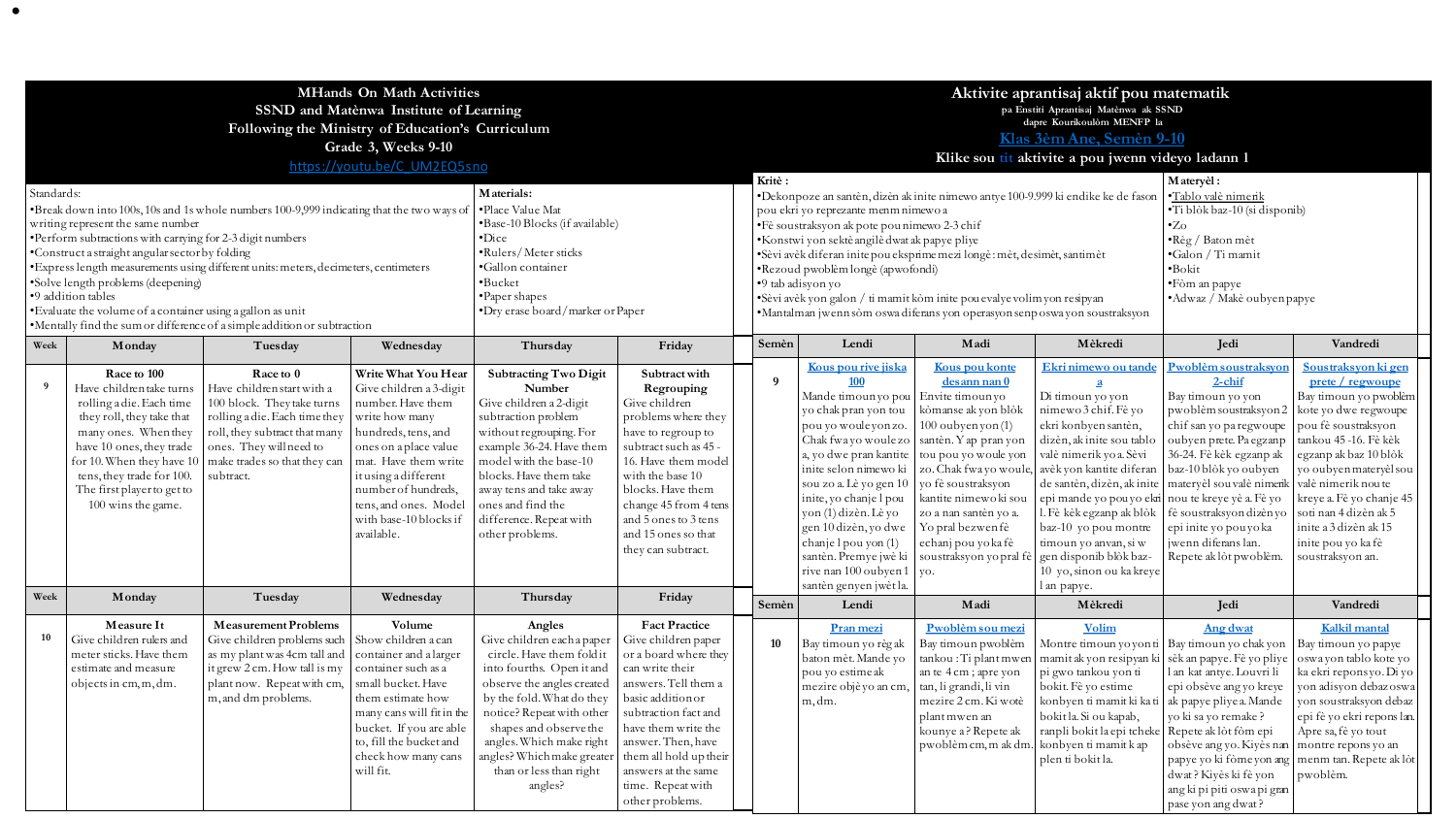| <b>Math Assessment</b><br>Grade 3, Weeks 5-6                                                                                                                                                                                                                                                                                                                                                                                                                                                                                                                                                                                                                                      | Evalyasyon matematik<br>Klas twazyèm ane<br><b>Semèn 9-10</b>                                                                                                                                                                                                                                                                                                                                                                                                                                                                                                                                                                                                                                                                                                                                                                                                                      |
|-----------------------------------------------------------------------------------------------------------------------------------------------------------------------------------------------------------------------------------------------------------------------------------------------------------------------------------------------------------------------------------------------------------------------------------------------------------------------------------------------------------------------------------------------------------------------------------------------------------------------------------------------------------------------------------|------------------------------------------------------------------------------------------------------------------------------------------------------------------------------------------------------------------------------------------------------------------------------------------------------------------------------------------------------------------------------------------------------------------------------------------------------------------------------------------------------------------------------------------------------------------------------------------------------------------------------------------------------------------------------------------------------------------------------------------------------------------------------------------------------------------------------------------------------------------------------------|
| Materials:<br>Standards:<br>•Break down into 100s, 10s and 1s whole<br>$\cdot$ Ruler/meter stick<br>• Addition and subtraction fact cards<br>numbers 100-9,999 indicating that the two ways<br>of writing represent the same number<br>•Perform subtractions with carrying for 2-3 digit<br>numbers<br>•Construct a straight angular sector by folding<br>• Express length measurements using different<br>units: meters, deameters, centimeters<br>•Solve length problems (deepening)<br>•9 addition tables<br>• Evaluate the volume of a container using a gallon<br>as unit<br>•Mentally find the sum or difference of a simple<br>addition or subtraction                     | Materyèl :<br>Kritè:<br>•Règ/Baton mèt<br>•Kat ki gen adisyon ak sosutraksyon pou fè<br>kalkil mantal<br>Dekonpoze an santèn, dizèn ak inite nimewo antye<br>100-9.999 ki endike ke de fason pou ekri yo reprezante<br>menm nimewo a<br>·Fè soustraksyon ak pote pou nimewo 2-3 chif<br>*Konstwiyon sektè angilè dwat ak papye pliye<br>'Sèvi avèk diferan inite pou eksprime mezi<br>longè : mèt, desimèt, santimèt<br>•Rezoud pwoblèm longè (apwofondi)<br>•9 tab adisyon yo<br>$\bullet$ Sèvi avèk yon galon / ti mamit kòm inite pou evalye volim yon resipyan<br>·Mantalman jwenn sòm oswa diferans yon operasyon<br>senp oswa yon soustraksyon                                                                                                                                                                                                                               |
| <b>Assessment Directions</b><br>1. Give the children a 3-digit number such as 342. Ask them to tell how many hundreds, tens, and ones. Ask<br>them to show it in a different way. If you have base-10 blocks, have them show it with the blocks.<br>2. Give children a 2-digit problem to subtract such as 35-13.<br>3. Give children a 2-digit problem with regrouping such as 43-27.<br>4. Give children 3 objects to measure- one using cm, one using dm, one using m.<br>5.Ask children a measurement problem such as. I walked 3m, then walked 3 more m. How many meters did I<br>walk?<br>6. Show children fact cards and ask them a few addition and subtraction problems. | Eksplikasyon pou evalyasyon<br>1. Bay timoun yo yon nimewo 3 chif tankou 342. Mande yo pou yo di konbyen santèn, dizèn ak inite.<br>Mande yo pou yo montre li nan yon fason diferan. Si ou gen blòk baz-10, fè yo montre li ak blòk yo<br>oubyen ak materyèl sou valè nimerik ou te kreye a.<br>2. Bay timoun yo yon pwoblèm 2 chif pou fè soustraksyon tankou 35-13.<br>3. Bay timoun yo yon pwoblèm 2 chif ki gen pou regwoupe / prete tankou 43-27.<br>4.Bay timoun yo 3 objè pou mezire - youn pou yo sèvi ak cm, youn pou yo sèvi ak dm, youn po<br>yo sèvi ak m pou yo mezire yo.<br>5. Mande timoun yo pou yo rezoud yon pwoblèm mezi tankou : Mwen te mache 3m, apre sa mwen te<br>mache 3m plis. Konbyen mèt mwen te mache ?<br>6. Montre timoun yo kat operasyon kalkil mantal yo epi mande yo pou yo di kèk pwoblèm adisyon ak<br>soustraksyon ak nimewo ki sou kat yo. |